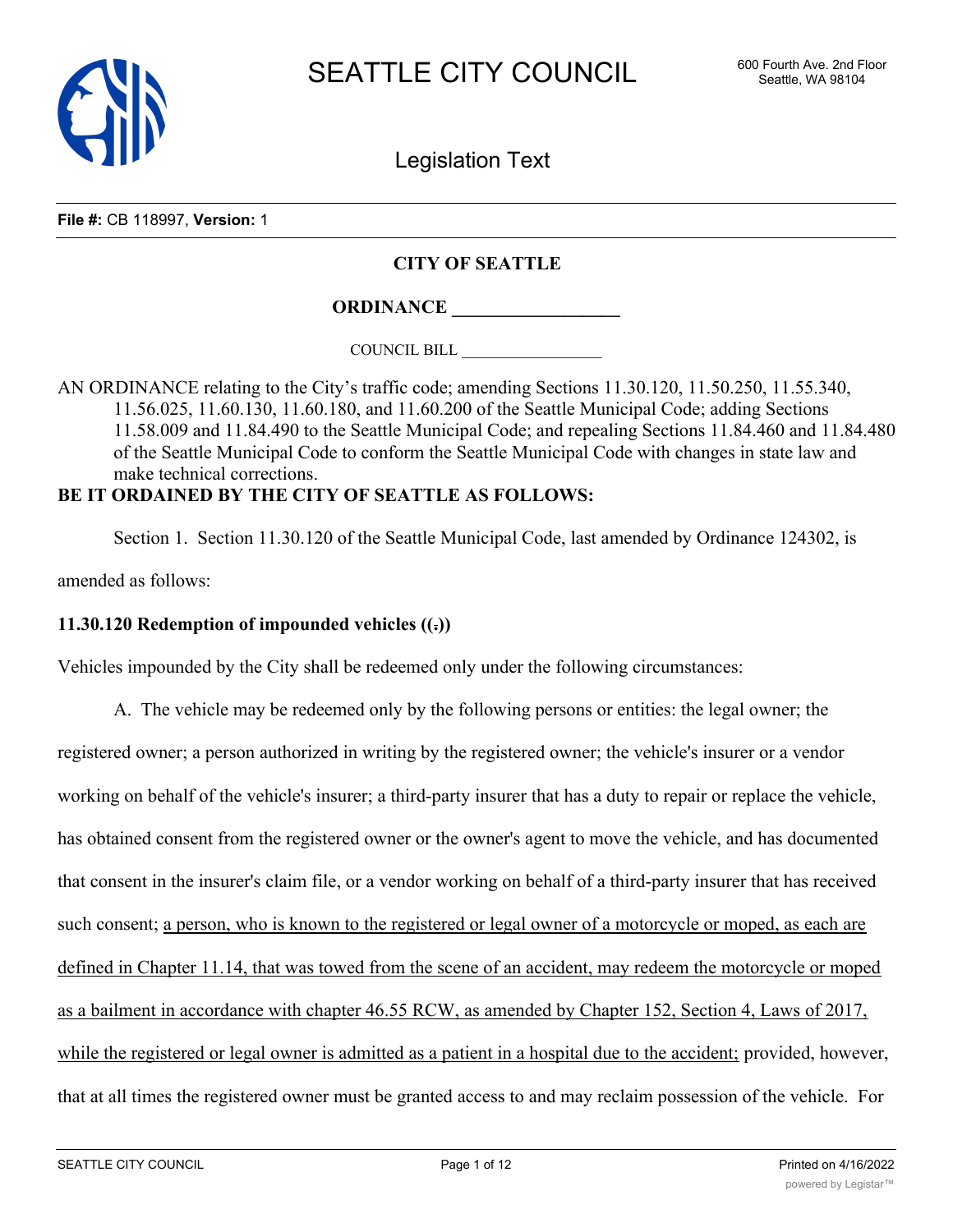the purposes of this subsection 11.30.120.A, "owner's agent" means the legal owner of the vehicle, a driver in possession of the vehicle with the registered owner's permission, or an adult member of the registered owner's family; a person who is determined and verified by the operator to have the permission of the registered owner of the vehicle; or a person who has purchased the vehicle from the registered owner, who produces proof of ownership or authorization and signs a receipt therefore. A person redeeming a vehicle impounded pursuant to Section 11.30.105 must prior to redemption establish that he or she has a valid driver's license and is in compliance with Section 11.20.340. A vehicle impounded pursuant to Section 11.30.105 can be released only pursuant to a written release authorization from the Seattle Police Department pursuant to ((Section)) subsection 11.30.120.C or a written release authorization or order from Municipal Court pursuant to ((Section)) subsection 11.30.120.B or 11.30.120.C.

\* \* \*

Section 2. Section 11.50.250 of the Seattle Municipal Code, enacted by Ordinance 108200, is amended as follows:

## **11.50.250 Obedience to signal indicating approach of train ((.))**

A. Whenever any person driving a vehicle approaches a railroad grade crossing under any of the circumstances stated in this Section 11.50.250, the driver of such vehicle shall stop ((the vehicle)) within 50 ((  $fiffy)$  feet  $((f50^{\circ}),)$  but not less than 15  $((fiffeen))$  feet  $((f5^{\circ}),)$  from the nearest rail of such railroad, and shall not proceed until ((he can do so safely)) the crossing can be made safely( $($ , when)). The foregoing requirements shall apply when:

1. A clearly visible electric or mechanical signal device gives warning of the immediate approach of a railroad train or other on-track equipment;

2. A crossing gate is lowered or when a flagger gives or continues to give a signal of the approach or passage of a railroad train or other on-track equipment;

3. An approaching railroad train or other on-track equipment is plainly visible and is in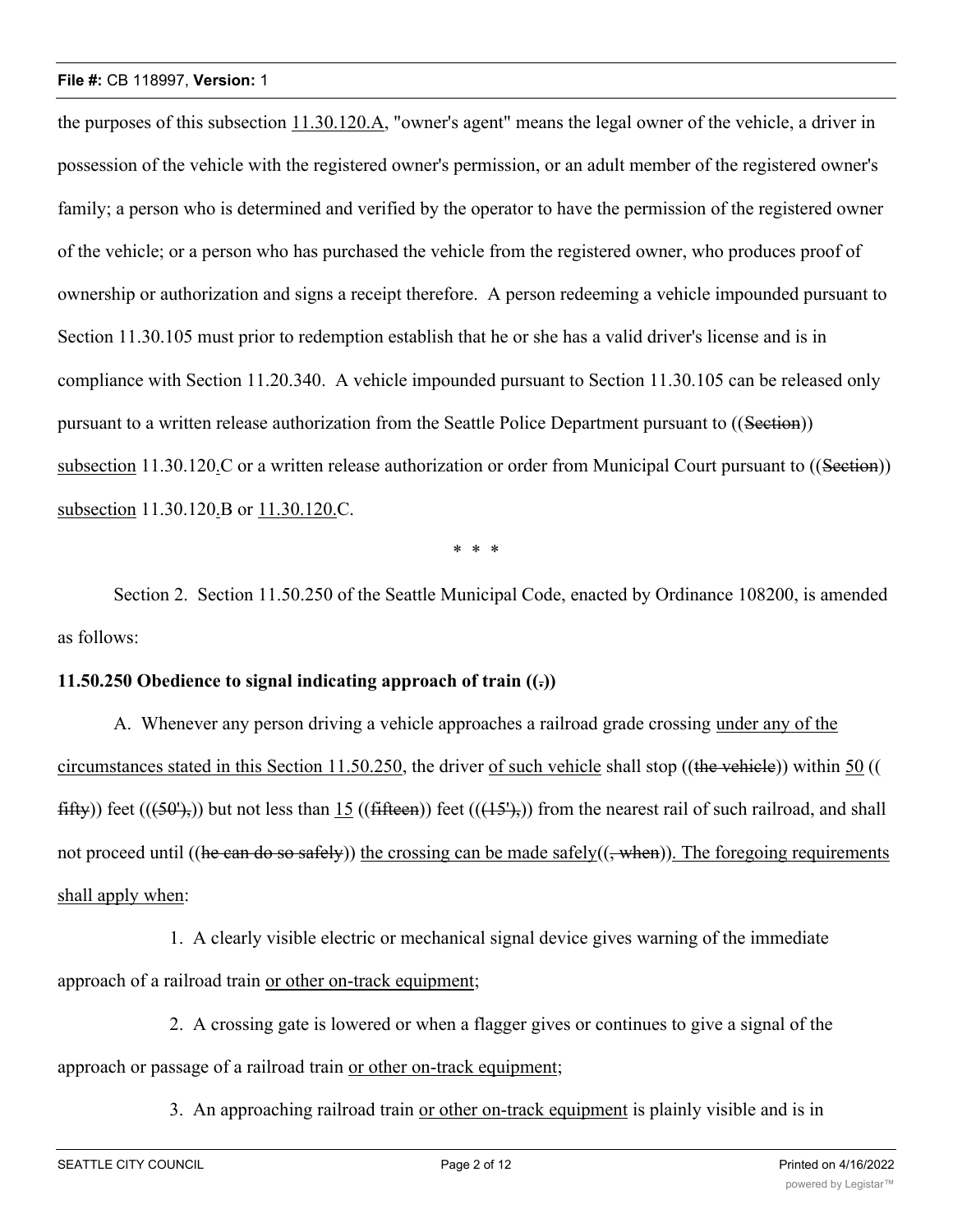hazardous proximity to such crossing.

B. No person shall drive any vehicle through, around, or under any crossing gate or barrier at a railroad crossing while such gate or barrier is closed or is being opened or closed.  $(((REW 46.61.340))$ )

Section 3. Section 11.55.340 of the Seattle Municipal Code, last amended by Ordinance 109476, is amended as follows:

# **11.55.340 Vehicles carrying explosives, flammable liquids, poison gas, liquefied petroleum gas (LPG) and cryogenics must stop at all railroad crossings ((.))**

A. The driver of any motor vehicle carrying explosives, flammable liquids, poison gas, liquefied petroleum gas (LPG) or cryogenics, as a cargo or part of a cargo, before crossing at grade any track or tracks of a railroad, shall stop such vehicle within  $((\text{fifty}()))$  50 (())) feet but not less than  $((\text{fifteen}()))$  feet from the nearest rail of such railroad and while so stopped shall listen and look in both directions along such track for any approaching train or other on-track equipment, and for signals indicating the approach of a train or other on -track equipment, except as hereinafter provided, and shall not proceed until he can do so safely. After stopping as required in this ((section)) Section 11.55.340 and upon proceeding when it is safe to do so, the driver of any such vehicle shall proceed across the tracks only in a gear such that there will be no necessity for changing gears while traversing such crossing and the driver shall not shift gears while crossing the track or tracks.

B. This ((section)) Section shall not apply at:

1. Any railroad grade crossing at which traffic is controlled by a peace officer or a duly authorized flagger;

2. Any railroad grade crossing at which traffic is regulated by a traffic-control signal;

3. Any railroad grade crossing protected by crossing gates or an alternatively flashing light signal intended to give warning of the approach of a railroad train;

4. Any railroad grade crossing at which an official traffic-control device gives notice that the stopping requirement imposed by this section does not apply.  $(((RCW 46.61.340)))$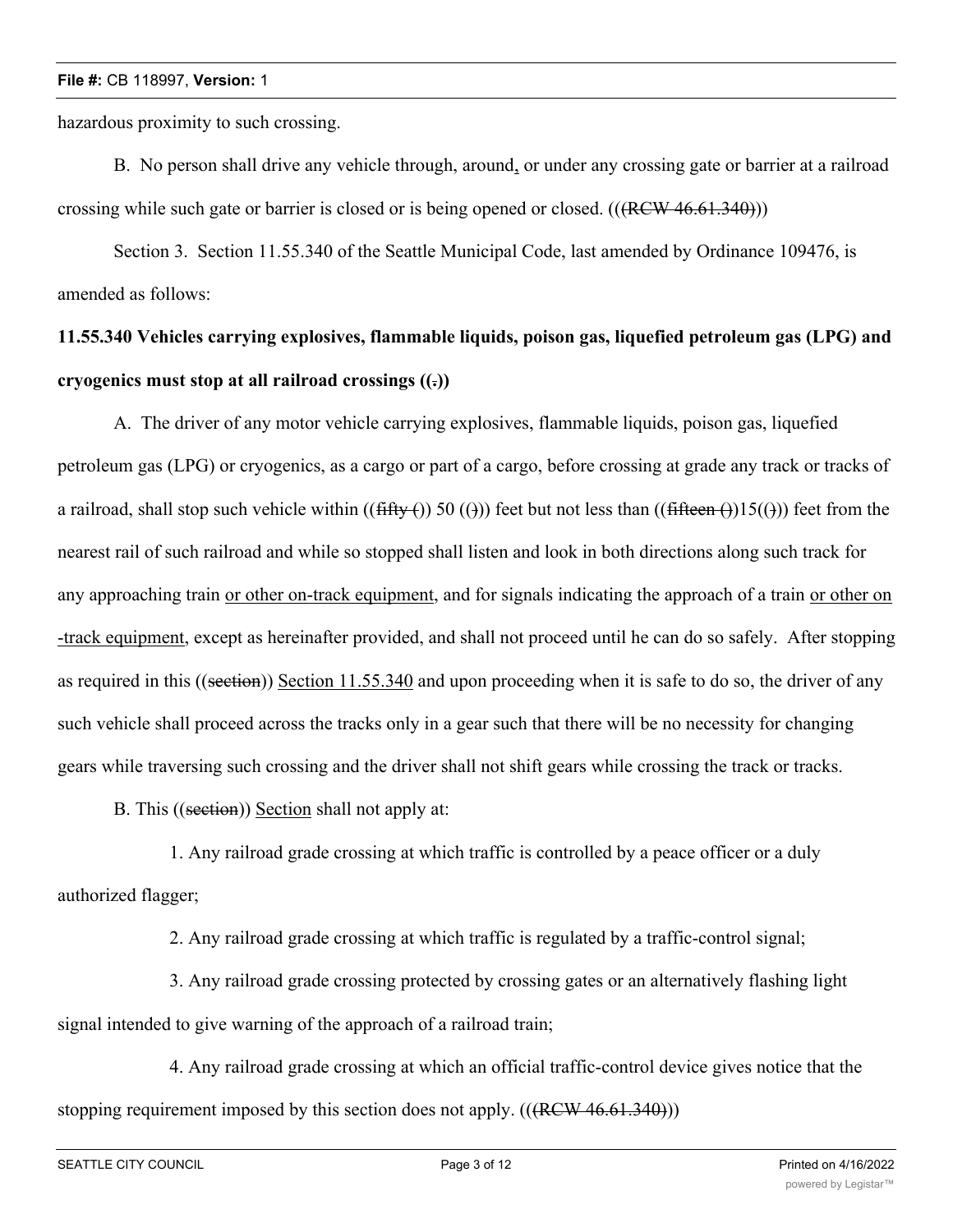Section 4. Section 11.56.025 of the Seattle Municipal Code, last amended by Ordinance 125253, is amended as follows:

## **11.56.025 Penalty for persons under the influence of intoxicating liquor or any drug ((.))**

\* \* \*

## B.

1. A person who is convicted of a violation of subsection 11.56.020.A or 11.56.020.B who has one prior offense within seven years and whose alcohol concentration was less than 0.15, or for any reason other than the person's refusal to take a test offered pursuant to RCW 46.20.308 there is no test result indicating the person's alcohol concentration, shall be punished by imprisonment for not less than 30 consecutive days nor more than 364 days, 60 days of electronic home monitoring, and a fine of not less than \$500 nor more than \$5,000. In lieu of the mandatory ((minimum)) term of ((60 days of)) imprisonment and electronic home monitoring under this subsection  $11.56.025.B.1$ , the court may order a minimum of  $((at least an additional))$ four days in jail and either 180 days of electronic home monitoring or, if available in Seattle, a ((six-month)) 120-day period of 24/7 sobriety program monitoring pursuant to RCW 36.28A.300 through 36.28A.390((, and the)) . The court may consider the offender's pretrial 24/7 sobriety program monitoring as fulfilling a portion of the posttrial sentencing. The court shall order an expanded alcohol assessment and treatment, if deemed appropriate by the assessment.

2. A person who is convicted of a violation of subsection 11.56.020.A or 11.56.020.B who has one prior offense within seven years and whose alcohol concentration was 0.15 or more, or who refused to take a test offered pursuant to RCW 46.20.308, shall be punished by imprisonment for not less than 45 consecutive days nor more than 364 days, 90 days of electronic home monitoring, and a fine of not less than \$750 nor more than \$5,000. In lieu of the mandatory minimum term of  $((90 \text{ days of}))$  imprisonment and electronic home monitoring under this subsection  $11.56.025.B.2$ , the court may order ((at least an additional)) a minimum of six days in jail and either six months of electronic home monitoring or, if available in Seattle, a ((six-month))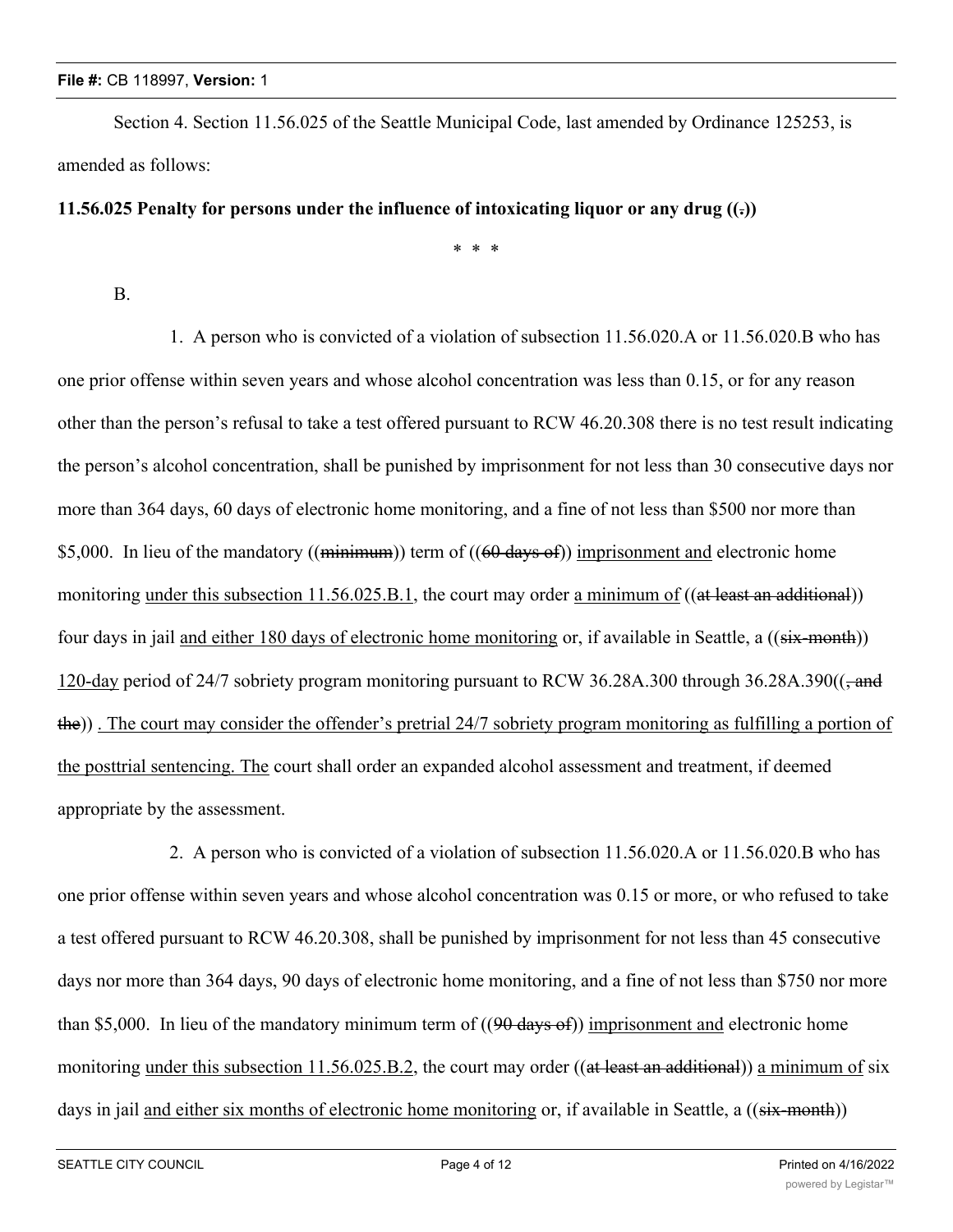120-day period of 24/7 sobriety program monitoring pursuant to RCW 36.28A.300 through 36.28A.390( $\left($ , and the)) . The court may consider the offender's pretrial 24/7 sobriety program monitoring as fulfilling a portion of posttrial sentencing. The court shall order an expanded alcohol assessment and treatment, if deemed appropriate by the assessment.

\* \* \*

J. In addition to the penalties set forth in this ((section)) Section 11.56.025, a fee of ((Two Hundred Dollars (\$200.00))) \$250 shall be assessed to a person who is either convicted, sentenced to a lesser charge or given a deferred prosecution as a result of an arrest for violating ((Subsection)) subsection 11.56.020.A or 11.56.020.B, RCW 46.61.520, or RCW 46.61.522. Upon a verified petition by the person assessed the fee, the court may suspend payment of all or part of the fee if it finds that the person does not have the ability to pay. The fee shall be collected by the clerk of the court and distributed according to RCW 46.61.5054.

\* \* \*

Section 5. A new Section 11.58.009 is added to the Seattle Municipal Code as follows:

#### **11.58.009 Dangerously distracted driving**

A. It is a traffic infraction to drive dangerously distracted. Any driver who commits this infraction must be assessed a base penalty of \$30.

B. Enforcement of the infraction of driving dangerously distracted may be accomplished only as a secondary action when a driver of a motor vehicle has been detained for a suspected violation of a separate traffic infraction.

C. For the purposes of this Section 11.58.009, "dangerously distracted" means a person who engages in any activity not related to the actual operation of a motor vehicle in a manner that interferes with the safe operation of such motor vehicle on any highway.

D. Receipts from the base penalty imposed under subsection 11.58.009.A must be deposited into the distracted driving prevention account created in chapter 46.61 RCW by Chapter 334, Section 3, Laws of 2017.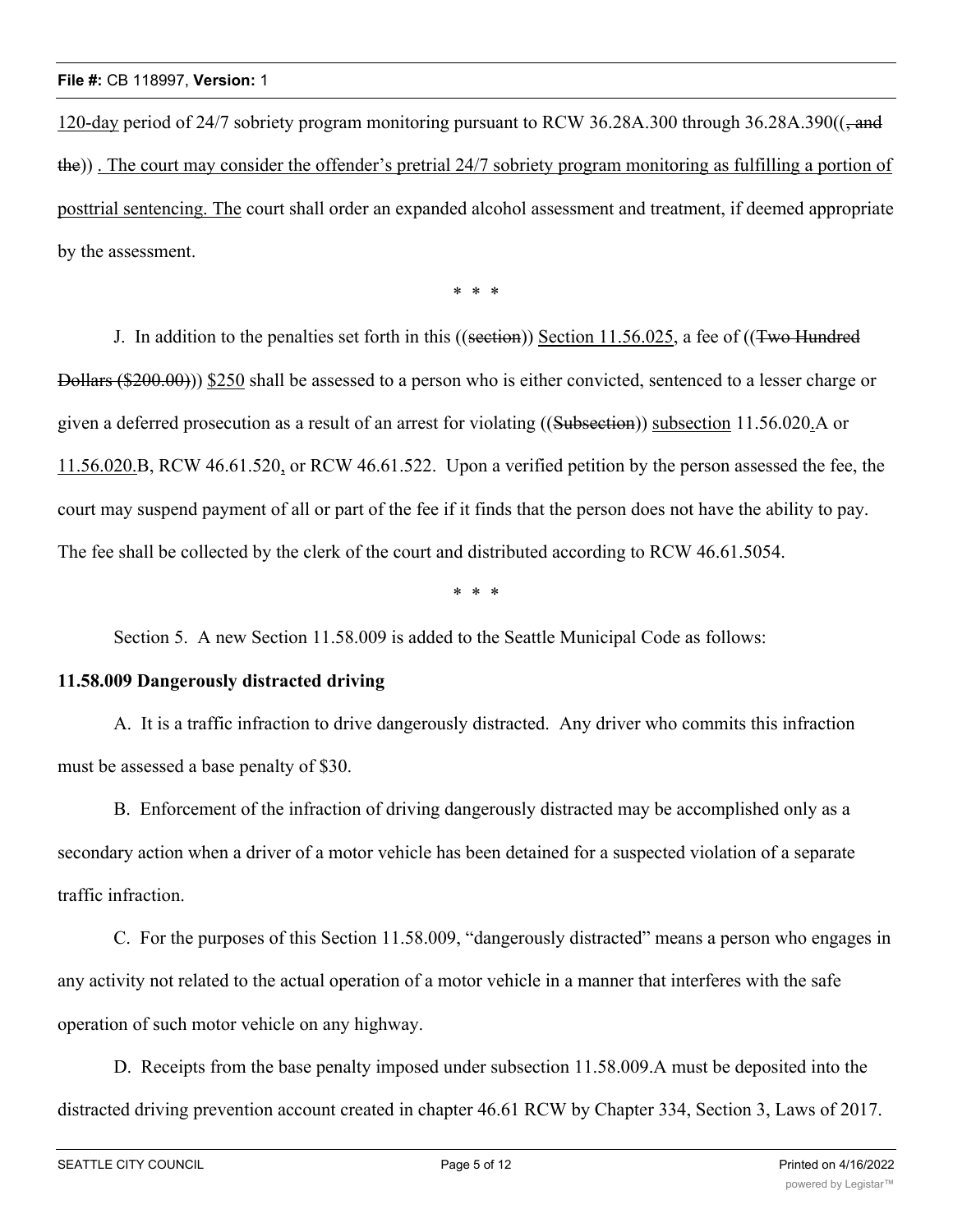Section 6. Section 11.60.130 of the Seattle Municipal Code, enacted by Ordinance 112092, is amended as follows:

### **11.60.130 Maximum lengths ((.))**

A. It is unlawful for any person to operate upon the streets and alleys of the City  $(\frac{1}{2})$  any vehicle (() other than a municipal transit vehicle)) having an overall length, with or without load, in excess of 40 ((forty)) feet  $(((40');$  provided, that an)). This subsection 11.60.130.A does not apply to (1) a municipal transit vehicle, (2) an auto stage, private carrier bus,  $((\Theta F))$  school bus  $((\text{shall not exceed})),$  or motor home with an overall length ((, inclusive of front and rear bumpers, of forty feet (40'); provided further, that any such school bus constructed prior to April 1, 1977, shall be equipped with three (3) axles; provided further, that any school bus constructed on or after April 1, 1977, and in excess of thirty-six feet six inches (36' 6") shall be equipped with three (3) axles; provided further, that the route of any auto stage in excess of thirty-five feet (35') or school bus in excess of thirty-six feet six inches (36' 6") upon or across the public highways shall be limited as determined by the Department of Transportation for state highways, or by the City's legislative authority for City streets, alleys and roads)) not to exceed 46 feet, (3) an articulated auto stage with an overall length not to exceed 61 feet, excluding a bike rack up to four feet in length, or (4) an auto recycling carrier up to 42 feet in length manufactured prior to 2005.

B. ((It shall be a violation for any person to operate on the streets and alleys, any combination of vehicles that contains a vehicle of which the permanent structure is in excess of forty-eight feet (48').

C.)) It shall be a violation for any person to operate upon the streets and alleys any combination consisting of a tractor and semitrailer that has a semitrailer length in excess of  $((forty-eight))$  53 feet  $((48<sup>n</sup>))$  or a combination consisting of a tractor and two trailers in which the combined length of the trailers exceeds (( fifty-nine))  $61$  feet (( $(59')$ )), with or without load.

 $C.$  (( $\Theta$ )) It shall be a violation for any person to operate on the streets and alleys any combination consisting of a truck and trailer ((with an overall length, with or without load, in excess of sixty-five feet (65'),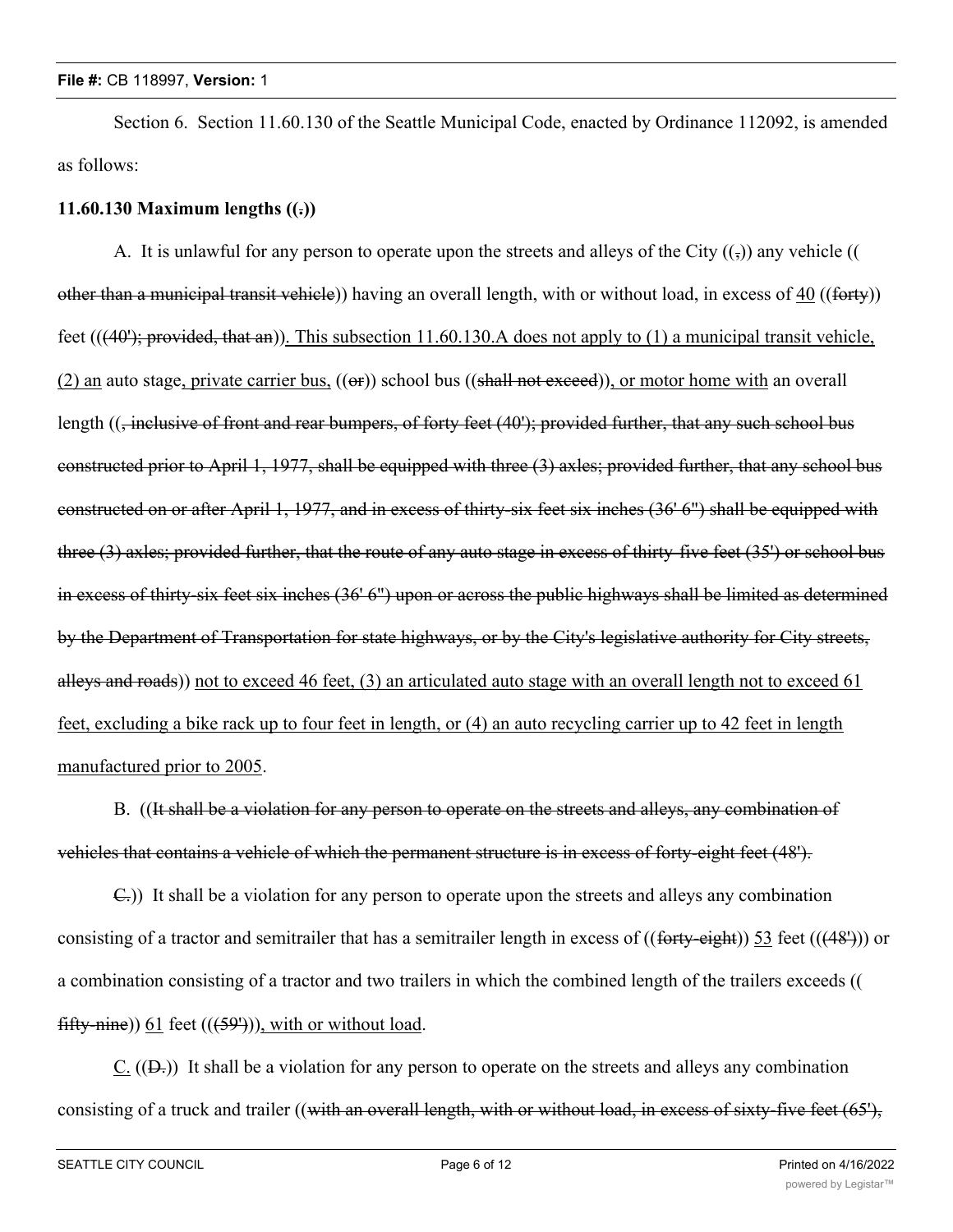or a combination consisting of a tractor), or a log truck and  $((a))$  stinger steered ((semitrailer that has)) pole trailer, with an overall length, with or without load, in excess of  $((sixty-five))$  75 feet  $(((65')$  without load or in excess of seventy feet (70') with load)).

 $((E))$  "Stinger steered" as used in this  $((setion))$  subsection 11.60.130.C means  $((a$  tractor and semitrailer combination that has)) the coupling ((connecting the semitrailer to the tractor)) device is located ((to the rear of the centerline of the rear axle of the tractor)) behind the tread of the tires of the last axle of the towing vehicle.

D.  $((F<sub>z</sub>))$  These length limitations do not apply to vehicles transporting poles, pipe, machinery, or other objects of a structural nature that cannot be dismembered and operated by a public utility when required for emergency repair of public service facilities or properties, but, in respect to night transportation every such vehicle and load thereon shall be equipped with a sufficient number of clearance lamps on both sides and marker lamps upon the extreme ends of any projecting load to clearly mark the dimensions of the load.

E.  $((G))$  The length limitations described in this  $((section))$  Section 11.60.130 are exclusive of safety,  $((and))$  energy conservation, and otherwise necessary devices  $((, such as \text{ mud flaps and splash and spray})$ suppressant devices, refrigeration units or air compressors, and other devices that the department determines to be necessary for safe and efficient operation of commercial vehicles)) identified by the Washington State Department of Transportation under RCW 46.44.101. No device excluded under this subsection 11.60.130.E from the limitations of this ((section)) Section 11.60.130 may have, by its design or use, the capability to carry cargo.  $(((RCW 46.44.030)))$ 

Section 7. Section 11.60.180 of the Seattle Municipal Code, enacted by Ordinance 108200, is amended as follows:

## **11.60.180 Maximum length-Front protrusions ((.))**

The load, or any portion of any vehicle operated alone upon a street or alley, or the load, or any portion of the front vehicle of a combination of vehicles, shall not extend more than three feet  $((3'))$  beyond the front wheels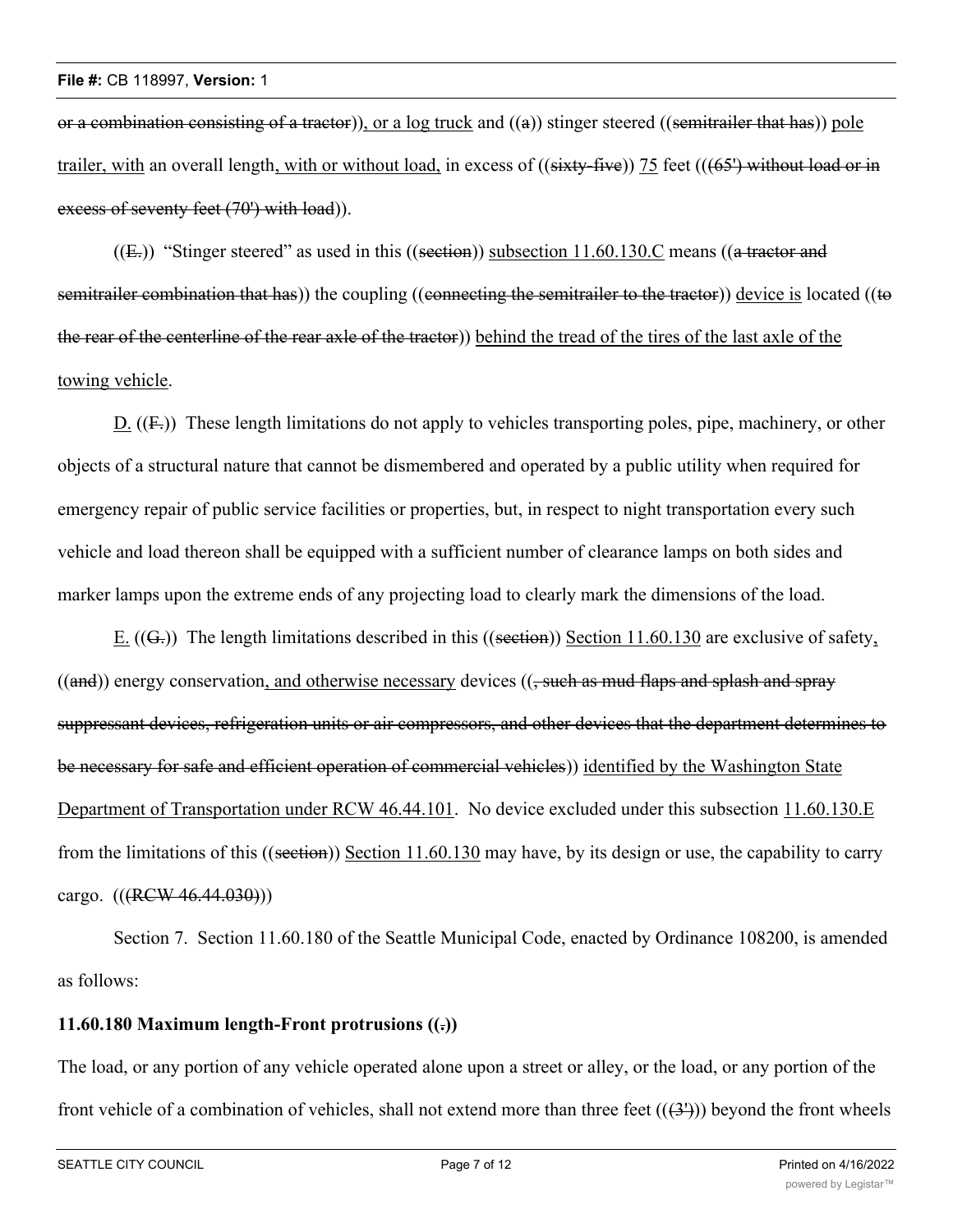of such vehicle, or the front bumper, if equipped with front bumper. This Section 11.60.180 does not apply to (a) a front-loading garbage truck or recycling truck while on route and actually engaged in the collection of solid waste or recyclables at speeds of 20 miles per hour or less or (b) a public transit vehicle equipped with a bike rack up to 4 feet in length.  $((RCW 46.44.034))$ 

Section 8. Section 11.60.200 of the Seattle Municipal Code, enacted by Ordinance 108200, is amended as follows:

# **11.60.200 Maximum length-Rear protrusions ((.))**

No person shall operate a vehicle upon a street or alley with any part of the permanent structure or load extending in excess of 15 ((fifteen)) feet (( $(15^{\circ})$ ) beyond the center of the last axle of such vehicle. This Section 11.60.200 does not apply to "specialized equipment" designated under 49 U.S.C. § 31111 that is operated on the interstate highway system, those designated portions of the federal-aid primary system, and routes constituting reasonable access from such highways to terminals and facilities for food, fuel, repairs, and rest. (((RCW 46.44.034)))

Section 9. A new Section 11.84.490 is added to the Seattle Municipal Code as follows:

# **11.84.490 Personal electronic devices**

- A. No person may use a personal electronic device while driving a motor vehicle on a street or alley.
- B. Subsection 11.84.490.A does not apply to:
	- 1. A driver who is using a personal electronic device to contact emergency services;
- 2. The use of a system by a transit system employee for time-sensitive relay communication

between the transit system employee and the transit system's dispatch services;

3. An individual employed as a commercial motor vehicle driver who uses a personal electronic

device within the scope of such individual's employment if such use is permitted under 49 U.S.C. § 31136; or

4. A person operating an authorized emergency vehicle.

C. A second or subsequent offense under this Section 11.84.490 is subject to twice the penalty amount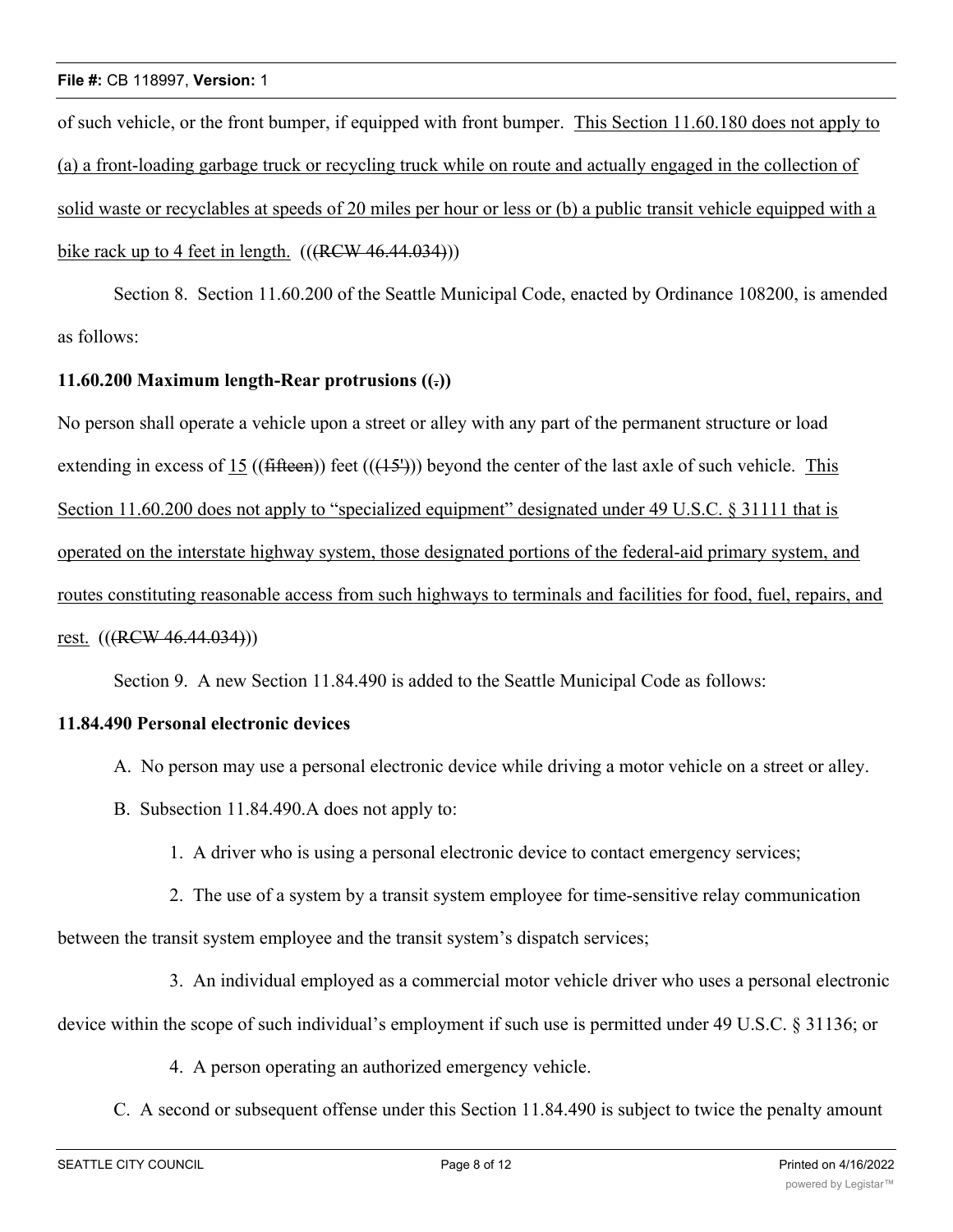under Section 11.31.120.

D. For purposes of this Section 11.84.490:

1. "Driving" means to operate a motor vehicle on a street or alley, including while temporarily stationary because of traffic, a traffic control device, or other momentary delays. "Driving" does not include when the vehicle has pulled over to the side of, or off of, an active roadway and has stopped in a location where it can safely remain stationary.

2. "Personal electronic device" means any portable electronic device that is capable of wireless communication or electronic data retrieval and is not manufactured primarily for hands-free use in a motor vehicle. "Personal electronic device" includes, but is not limited to, a cell phone, tablet, laptop, two-way messaging device, or electronic game. "Personal electronic device" does not include two-way radio, citizens band radio, or amateur radio equipment.

3. "Use" or "uses" means:

a. Holding a personal electronic device in either hand or both hands;

b. Using one's hand or finger to compose, send, read, view, access, browse, transmit, save, or retrieve email, text messages, instant messages, photographs, or other electronic data; however, this does not preclude the minimal use of a finger to activate, deactivate, or initiate a function of the device; or

c. Watching video on a personal electronic device.

Section 10. Section 11.84.460 of the Seattle Municipal Code, last amended by Ordinance 124302, is repealed:

#### ((**11.84.460 - Text message on wireless device.**

A. Except as provided in subsection B of this section, no person operating a moving motor vehicle shall, by means of an electronic wireless communications device, send, read, or write a text message: Provided, however, that a person does not send, read, or write a text message when he or she reads, selects, or enters a phone number or name in a wireless communications device for the purpose of making a phone call.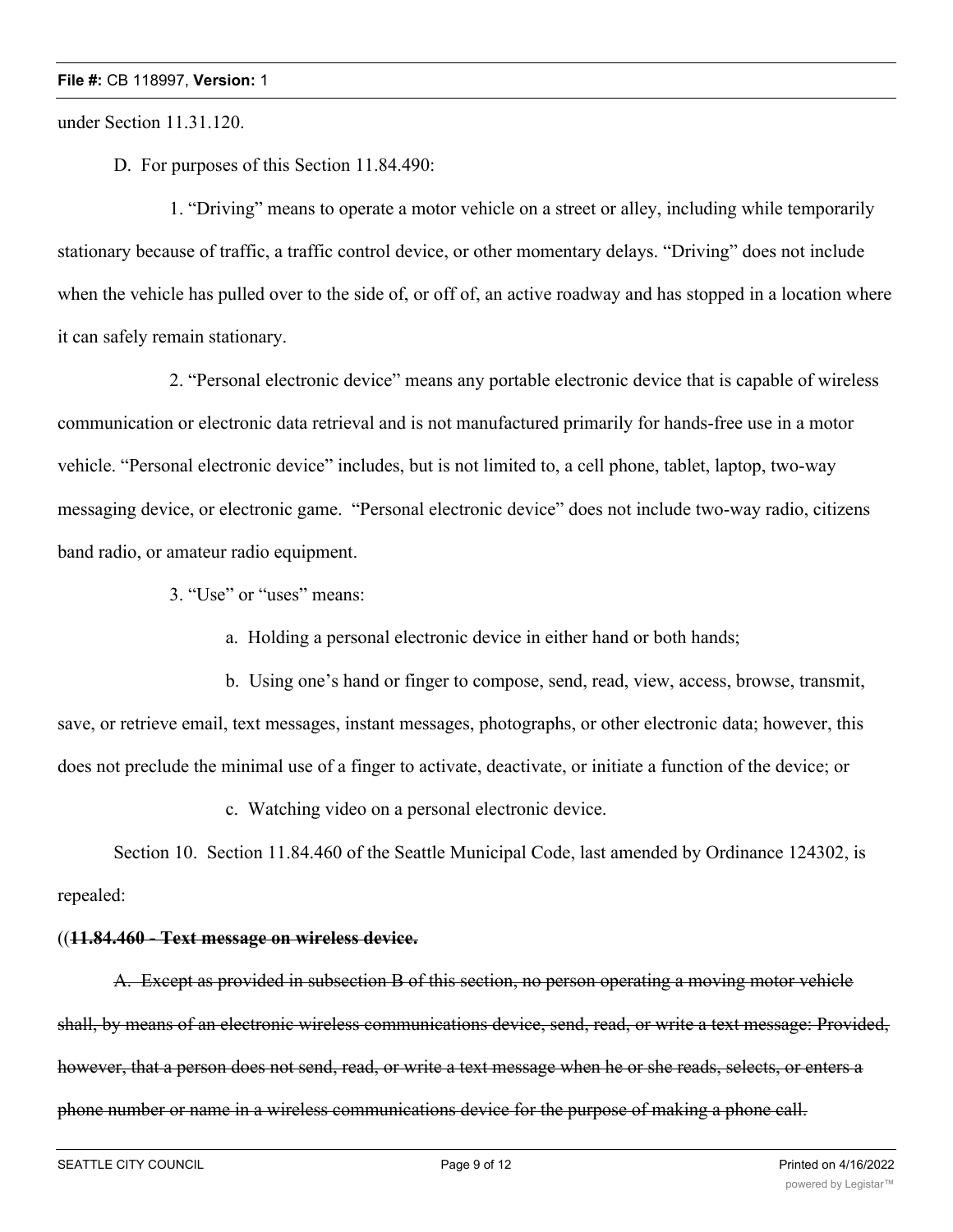B. Subsection A of this section does not apply to a person operating:

1. An authorized emergency vehicle; or

2. A voice-operated global positioning or navigation system that is affixed to the vehicle and that allows the user to send or receive messages without diverting visual attention from the road or engaging the use of either hand; or

3. A moving motor vehicle while using an electronic wireless communications device to:

a. Report illegal activity;

b. Summon medical or other emergency help;

c. Prevent injury to a person or property; or

d. Relay information that is time sensitive between a transit or for-hire operator and that operator's dispatcher, in which the device is permanently affixed to the vehicle. (RCW 46.61.668)

C. A person driving a commercial motor vehicle, as defined in RCW 46.25.010, including while temporarily stationary because of traffic, a traffic control device, or other momentary delays, who, by means of an electronic wireless communications device, sends, reads, or writes a text message, is guilty of a traffic infraction. For purposes of this subsection, "driving" does not include operating a commercial motor vehicle with or without the motor running when the driver has moved the vehicle to the side of, or off, a highway and has stopped in a location where the vehicle can safely remain stationary. Provided, this subsection does not apply to a person operating a commercial motor vehicle when necessary to communicate with law enforcement officials or other emergency services. (RCW 46.61.668)))

Section 11. Section 11.84.480 of the Seattle Municipal Code, last amended by Ordinance 124302, is repealed:

## ((**11.84.480 - Cell phones.**

A. Except as provided by subsection B and C of this section, no person shall operate a moving motor vehicle while holding a wireless communications device to his or her ear.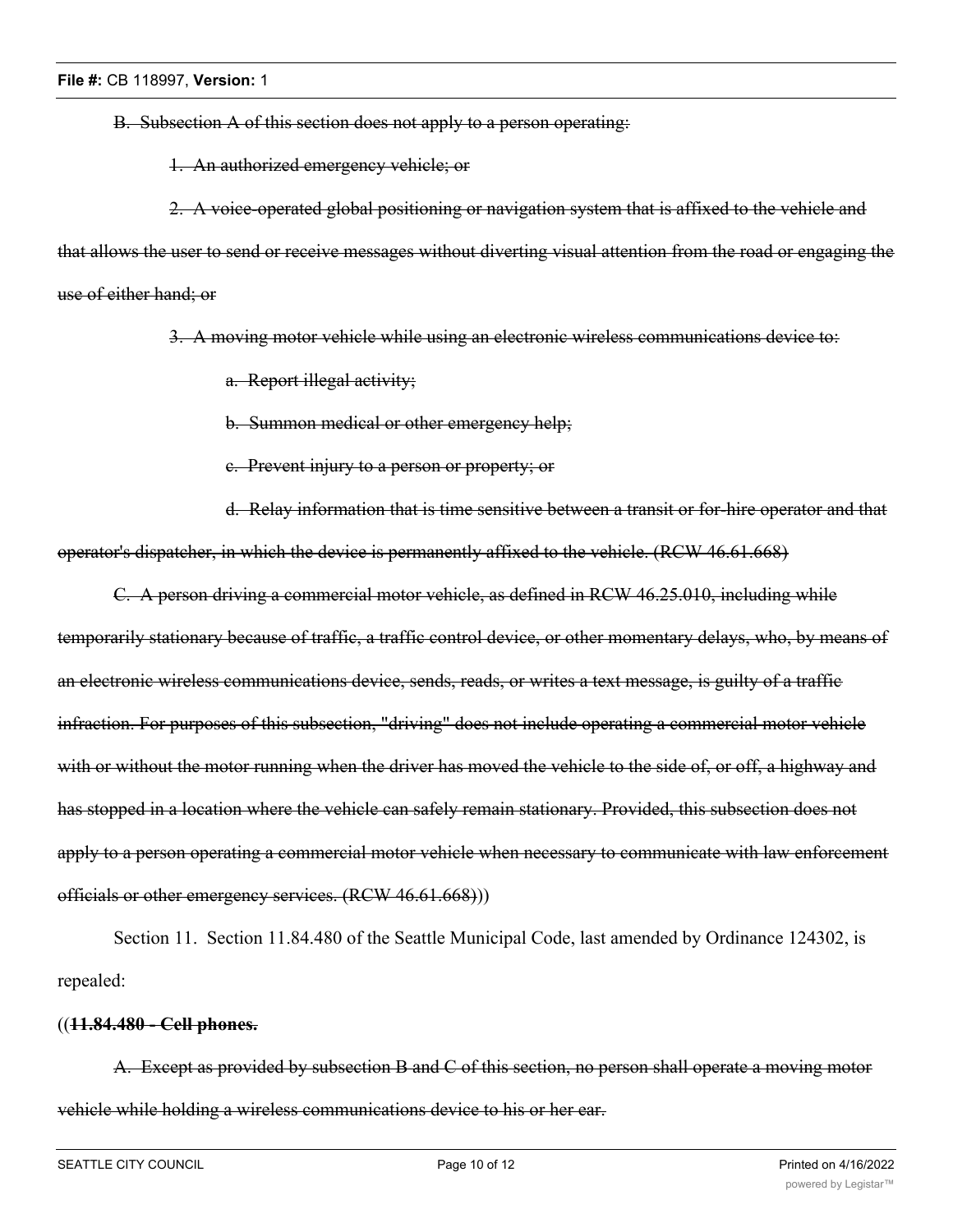B. Subsection A of this section does not apply to a person operating:

1. An authorized emergency vehicle, or a tow truck responding to a disabled vehicle;

2. A moving motor vehicle using a wireless communications device in hands-free mode;

3. A moving motor vehicle using a hand-held wireless communications device to:

a. Report illegal activity;

b. Summon medical or other emergency help;

c. Prevent injury to a person or property; or

d. Relay information that is time sensitive between a transit or for-hire operator and that operator's dispatcher, in which the device is permanently affixed to the vehicle;

4. A moving motor vehicle while using a hearing aid.

C. A person driving a commercial motor vehicle, as defined in RCW 46.25.010, including while temporarily stationary because of traffic, a traffic control device, or other momentary delays, while using a hand-held mobile telephone is guilty of a traffic infraction. For purposes of this subsection, "driving" does not include operating a commercial motor vehicle with or without the motor running when the driver has moved the vehicle to the side of, or off, a highway and has stopped in a location where the vehicle can safely remain stationary. Provided, this subsection does not apply to a person operating a commercial motor vehicle when necessary to communicate with law enforcement officials or other emergency services or using a mobile telephone in hands-free mode.

D. Subsection A of this section does not restrict the operation of an amateur radio station by a person who holds a valid amateur radio operator license issued by the federal communications commission. Subsection C of this section does not restrict the operation of two-way or citizen band radio services.

E. For purposes of this section, "hands-free mode" means the use of a wireless communications device with a speaker phone, headset, or earpiece. (RCW 46.61.667)))